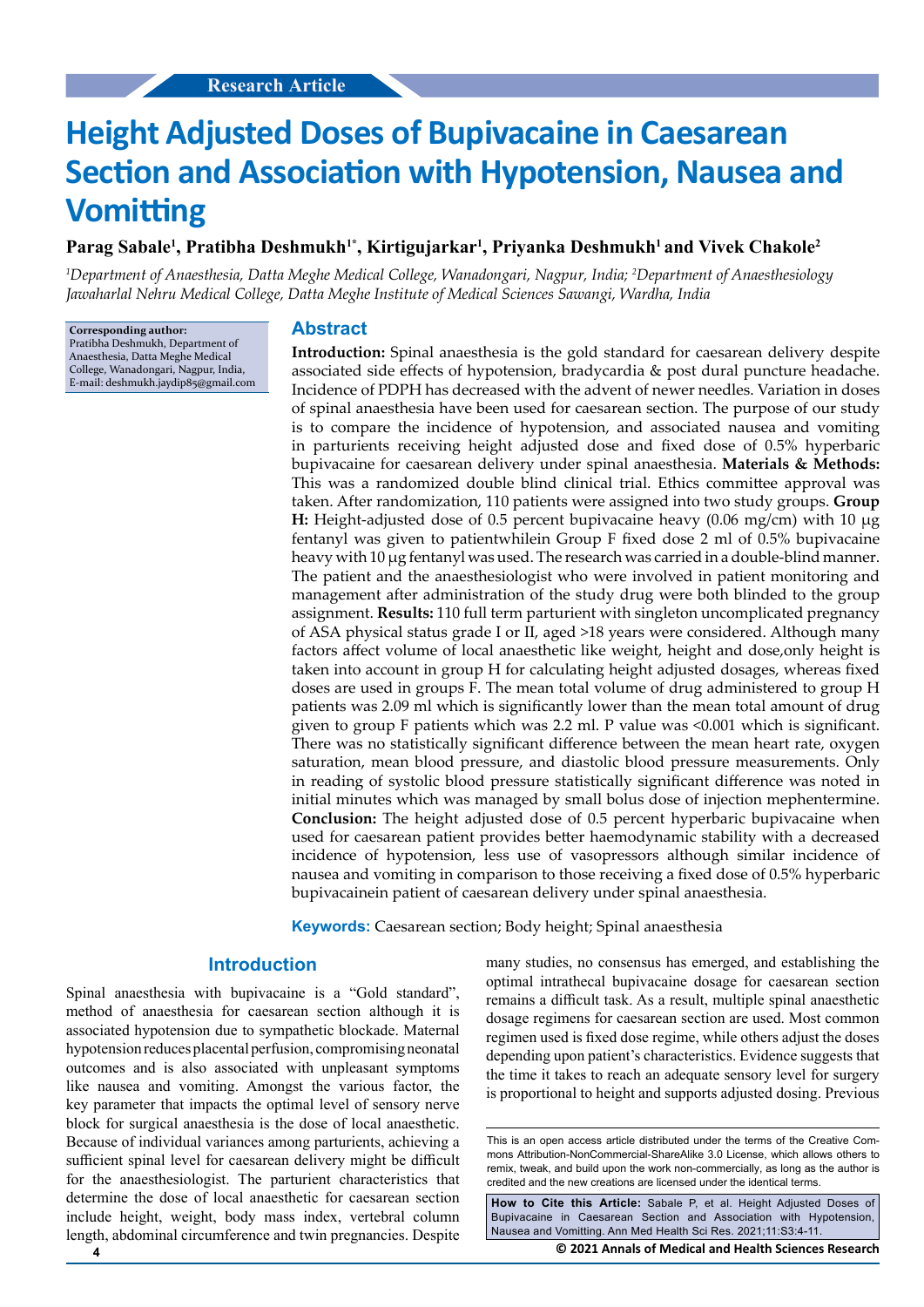research has shown that patient height and weight can predict the block's level. In few studies doses of spinal drugwere adjusted considering the heightof patient alone. The optimal dose would allow adequate spinal level spread without fall in blood pressure of a pregnant patient. After comparison in two doses we hypothesized that height adjusted dose of 0.5% hyperbaric bupivacaine will be associated with a decreased incidence of hypotension as compared to fixed doses when used in caesarean patient.

# **Materials and Methods**

After receiving permission from the ethics committee and written informed consent from the patient,thisprospective, randomized, comparative, double-blind study was conducted. We selected 110 women of age >18 with singleton pregnancies of gestation >37 weeks, having American Society of Anaesthesiologists physical status, I and II, posted for elective caesarean section. Patients with any other systemic comorbidities, contraindications to neuraxial block, complicated pregnancy, weight <40 kg or >90 kg, height >170 cm or <140 cm, and allergy to local anaesthetics were not included.

After randomization, patients were divided into two study groups

| Table 1: Distribution of patients in each group. |           |         |  |  |
|--------------------------------------------------|-----------|---------|--|--|
| <b>Groups</b>                                    | Frequency | Percent |  |  |
| Group H                                          | 55        | 50      |  |  |
| Group F                                          | 55        | 50      |  |  |
| Total                                            | 110       | 100     |  |  |

1. Group H patients received height adjusted dose (0.06 mg/cm height) of 0.5% bupivacaine heavy with 10 µg fentanyl [Tables 1-6].

2. Group F patients received fixed dose 2 ml of 0.5% bupivacaine heavy with 10 µg fentanyl [Table 3].

The research was carried in a double-blind manner. The patient and the anaesthesiologist who were involved in patient monitoring and management after administration of the study drug were both blinded to the group assignment. Patients were advised to keep 8 hours of fast. Tab ranitidine (150 mg) and tab metoclopramide (10 mg) were given to patients two hours preoperatively with seeps of water. After shifting patient to operation theatre, supine position was given with 15 degree right to left lateral tilt, on the operating table with table being parallel to the ground. ECG, non-invasive blood pressure, and a pulse oximeter were used for standard monitoring. Baseline readings of heart rate, blood pressure (systolic, diastolic and mean).

18-gauge intravenous cannula was secured. Co-loading was started with rapid intravenous infusion with (10 ml/kg) of Ringer's lactate. The procedure was explained to the patient and given left lateral position for the procedurewith head, neck and back flexed. Under all aseptic precautions, skin infiltrated with sterile (1 ml-2 ml) 2% lignocaine. 3 ml syringe was used to prepare drug for each group. Lumber puncture was obtained with a 25 G Quickie spinal needle at the L2-3 intervertebralspace, with midline approach. After confirming free flow of CSF patients in the fixed dose group (Group F) received 2 ml of 0.5%

| Table 2: Distribution of age, height and weight of patients and gestational age. |                             |                             |         |  |
|----------------------------------------------------------------------------------|-----------------------------|-----------------------------|---------|--|
| <b>Parameter</b>                                                                 | <b>Group H</b><br>Mean ± SD | <b>Group F</b><br>Mean ± SD | p value |  |
| Age (years)                                                                      | $25.53 \pm 4.12$            | $25.18 \pm 3.15$            | 0.622   |  |
| Height (cm)                                                                      | $154.49 \pm 5.08$           | $154.78 \pm 4.78$           | 0.758   |  |
| Weight (kg)                                                                      | $61.25 \pm 9.09$            | $62.42 \pm 7.37$            | 0.462   |  |
| Gestational Age (weeks)                                                          | $38.00 \pm 0.82$            | $38.24 \pm 0.92$            | 0.158   |  |
| *The data is expressed in mean ± SD, P value <0.05 is significant                |                             |                             |         |  |

| Study drug        | Group H<br>Mean ± SD | <b>Group F</b><br>Mean ± SD | p value |
|-------------------|----------------------|-----------------------------|---------|
| Bupivacaine(ml)   | $1.89 \pm 0.67$      | $2.00 \pm 0.00$             | < 0.001 |
| Bupivacaine(mg)   | $9.46 \pm 0.33$      | $10 \pm 0$                  | < 0.001 |
| <b>Total drug</b> |                      |                             |         |
| Bupivacaine (ml)  | $1.89 \pm 0.67$      | $2.00 \pm 0.00$             | < 0.001 |
| Fentanyl (mcg)    | $0.2(10\mu g)$       | $0.2(10\mu g)$              |         |
| Total             | 2.09                 | $2.2^{\circ}$               |         |

**Table 4: Shows the incidence of hypotensive episode which was significantly higher in group F compared to group H. P value is <0.001 by Chi-square test, the difference was a statistically significant.**

| Number of hypotensive episodes                                                     | <b>Group H</b><br><b>Group F</b> |          |           |        | p value |
|------------------------------------------------------------------------------------|----------------------------------|----------|-----------|--------|---------|
|                                                                                    | Frequency                        | %        | Frequency | %      |         |
|                                                                                    | 44                               | 80.00%   | 17        | 30.90% |         |
|                                                                                    | 9                                | 16.40%   | 21        | 38.20% |         |
|                                                                                    |                                  | 3.60%    | 15        | 27.30% | < 0.001 |
| 3                                                                                  | 0                                | $0.00\%$ | 2         | 3.60%  |         |
| Total                                                                              | 55                               | 100%     | 55        | 100%   |         |
| *Comparison of number and % of hypotensive episodes, P value <0.05 is significant. |                                  |          |           |        |         |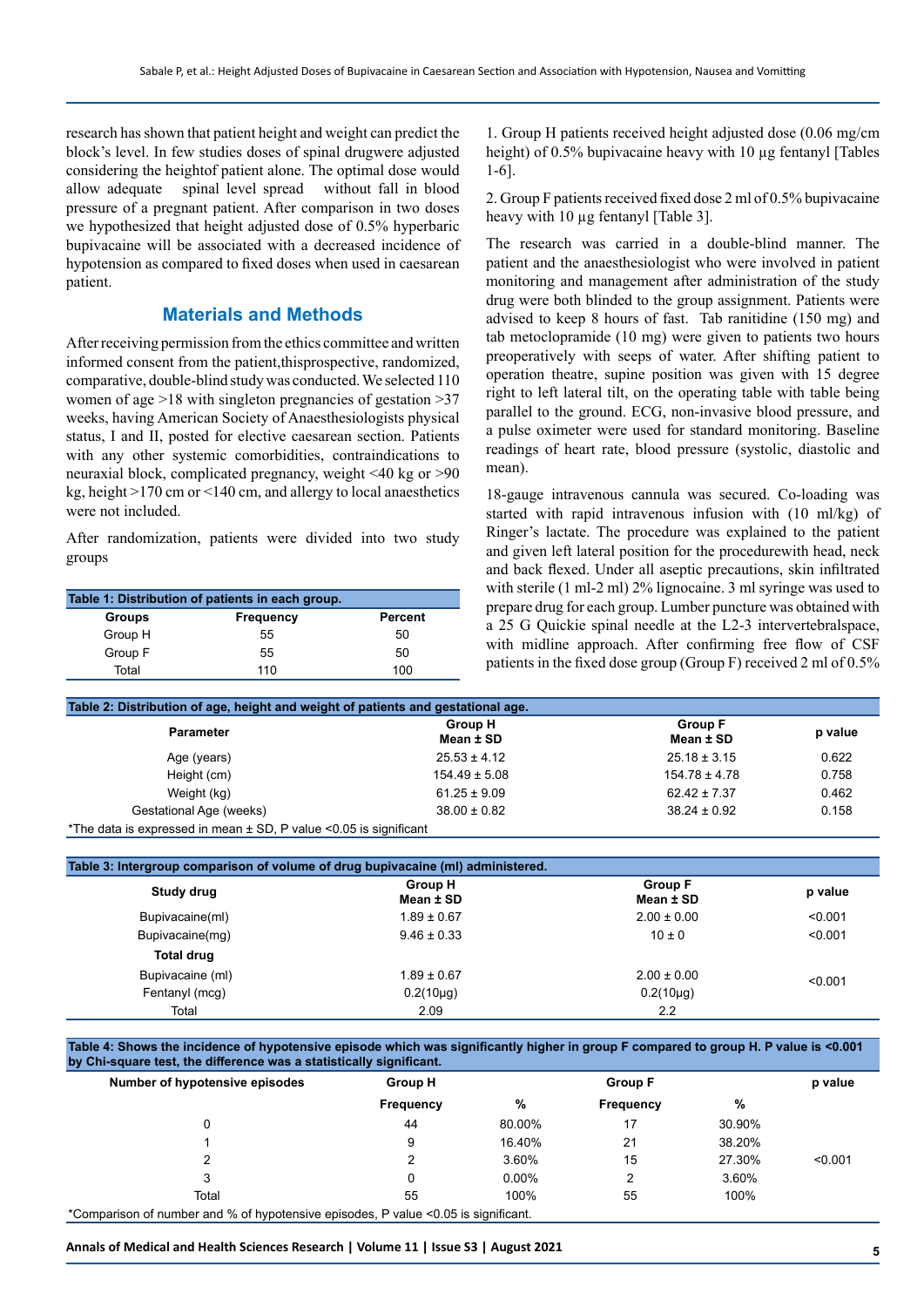| <b>Number of Mephentemine Bolus Doses</b> | <b>Group H</b>   |          | <b>Group F</b> |        |         |
|-------------------------------------------|------------------|----------|----------------|--------|---------|
|                                           | <b>Frequency</b> | %        | Frequency      | %      | p value |
| 0                                         | 44               | 80.00%   | 17             | 30.90% |         |
|                                           | 9                | 16.40%   | 21             | 38.20% |         |
|                                           |                  | 3.60%    | 15             | 27.30% | < 0.001 |
|                                           | 0                | $0.00\%$ | 2              | 3.60%  |         |
| Total                                     | 55               | 100%     | 55             | 100%   |         |

| Table 6: Percentage of patients requiring atropine bolus doses in both group. |           |                |           |                |  |
|-------------------------------------------------------------------------------|-----------|----------------|-----------|----------------|--|
| <b>Atropine Bolus Dose Given</b>                                              |           | <b>Group H</b> |           | <b>Group F</b> |  |
|                                                                               | Frequency | %              | Frequency | %              |  |
| No                                                                            | 55        | 100.00%        | 53        | 96.40%         |  |
| Yes                                                                           |           | 0.00%          |           | 3.60%          |  |



**Figure 1:** Total study drug volume (ml) administered in the two groups.



**Figure 2:** Comparison of mean heart rate in the two-study group at different time points in two groups. TB: Baseline; T0: At spinal block; T2, T4, etc. readings at 2 minutes, 4 minutes etc. from block.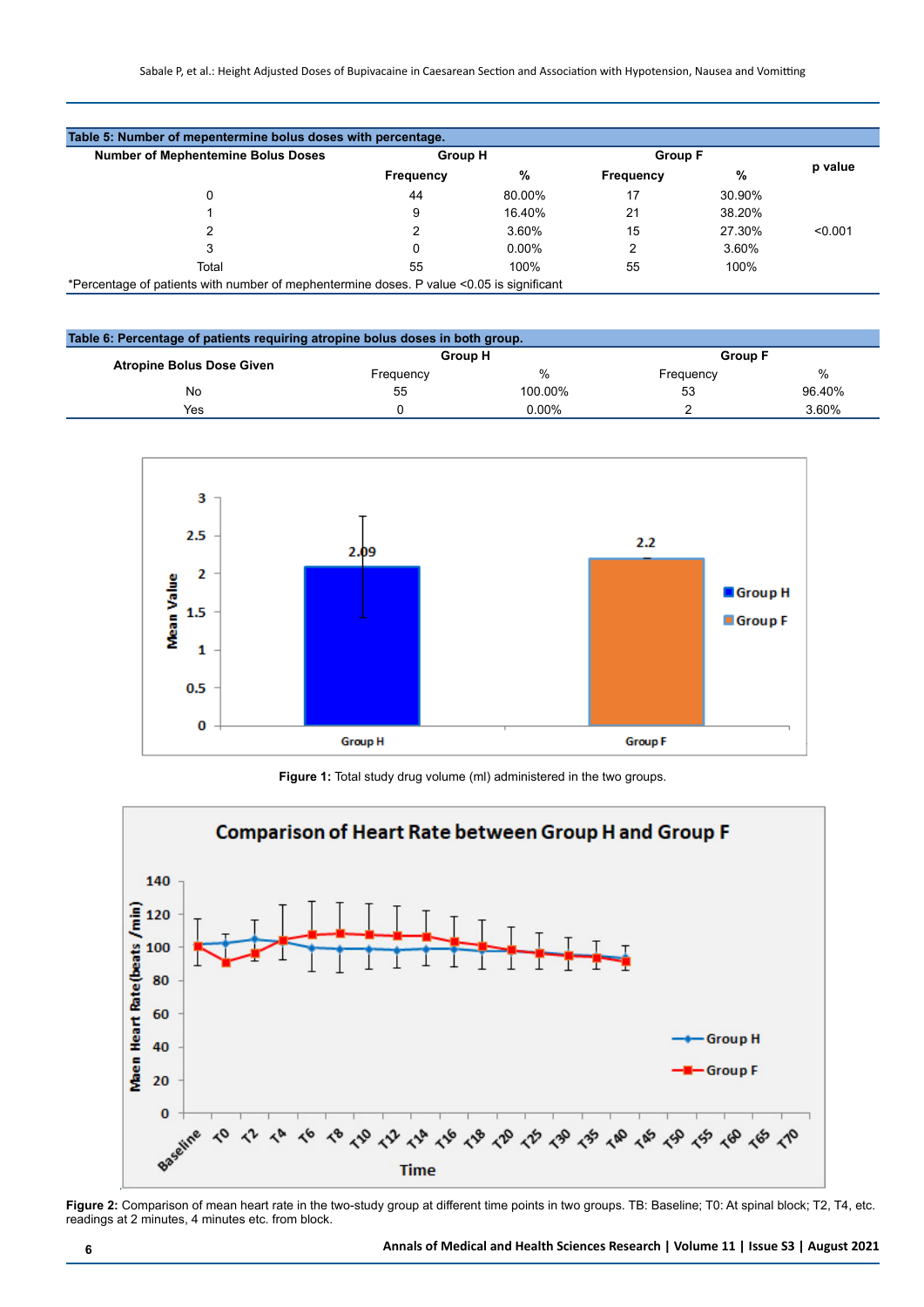hyperbaric bupivacaine plus 10 µg fentanyl without aspiration [Table 2] while in (Group H) patients received a height adjusted dose calculated as 0.06 mg/cm height of 0.5% hyperbaric bupivacaine plus 10 µg fentanyl without aspiration [Table 2].

Patients were given supine position after spinal block, with a wedge under the right hip for left uterine displacement. All patients were given supplemental oxygen at a rate of 2 l/min through a face mask.

Sensory block to T5 dermatome and motor block of modified Bromage scale 3 was considered adequate. Modified Bromage scale  $(0=$ no motor block, 1=inability to raise extended leg, 2=inability to flex the knee and 3=inability to flex the ankle and foot), respectively.

Heart rate, blood pressure (systolic, diastolic and mean) were

noted at time of injection of study drug, every two minutes for the first 20 minutes after study drug injection and every 5 minutes thereafter, till 40 minutes or till the end of surgery whichever is later.

Bradycardia (heart rate  $\leq 60$ /min) was treated with intravenous 0.6 mg intravenous atropine. Hypotension (>20% decrease in baseline Mean Arterial Pressure (MAP) and was treated with intravenous 5 mg ephedrine.

Surgery was initiated once adequate the sensory block was achieved. A 10° head-down tilt was given if required to ascend the height of block. In case of patient discomfort, injection 50 µg fentanyl were administered. We converted to general anesthesia if required. The number of hypotensive episodes, total number of mephentermine bolus doses administered and requirement



**Figure 3:** Comparison of mean arterial blood pressure in two groups. TB: Baseline; T0: at spinal block; T2, T4, etc. readings at 2 minutes, 4 minutes etc. from block.



**Figure 4:** Intergroup comparison of systolic blood pressure in both the study groups at different time points. TB: Baseline; T0: At spinal block; T2, T4 etc. readings at 2 minutes, 4 minutes etc. from block.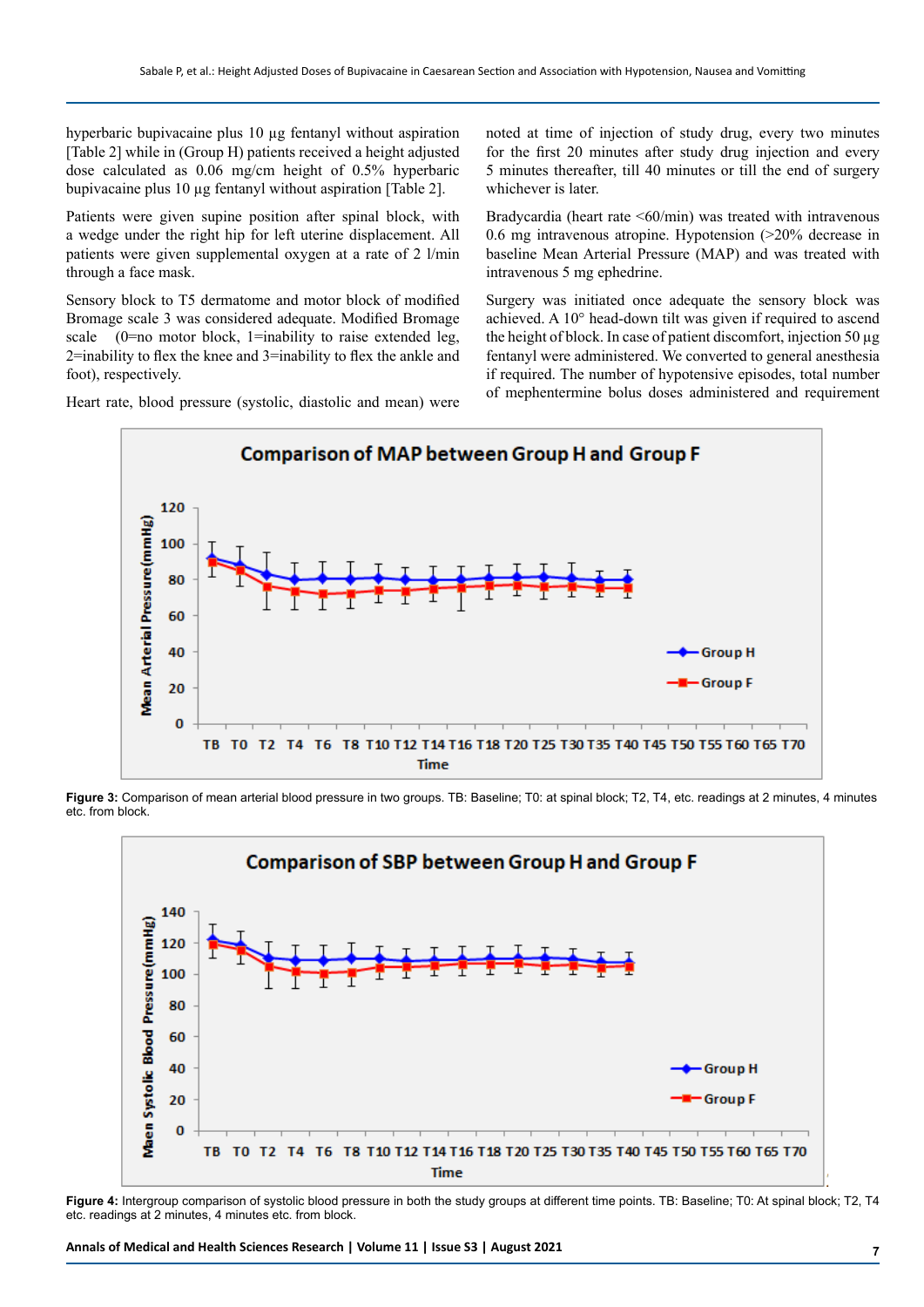

**Figure 5:** Intergroup comparison of percentage change in systolic blood pressure from baseline in both the study groups at different time points. TB: Baseline; T0 at spinal block; T2, T4, etc. readings at 2 minutes, 4 minutes etc. from block.



**Figure 6:** Intergroup comparison of mean diastolic blood pressure in the two study groups at different time points. TB: Baseline; T0 at spinal block; T2, T4, etc. readings at 2 minutes, 4 minutes, etc. from block.

of atropine was noted. The occurrence of nausea (none, mild, moderate, or severe) and vomiting was noted. If nausea or vomiting was not associated with hypotension, it was treated with 4 mg injection ondansteron IV. If there was associated hypotension, then treatment for hypotension was given.

Time (min) to achieve motor block, time (min) to regression of sensory block to S2 (min), time required for complete recovery were also noted.

#### **Results**

110 women with singleton pregnancies were analyzed. Patients were randomly divided into two groups with 55 patients in each group.

In group H, the mean volume of bupivacaine administered to

patients was 1.89 ml  $\pm$  0.67 ml which was significantly lower than that in group F which was  $2.00 \text{ ml} \pm 0.00 \text{ ml}$ , P value was <0.001 by independent samples test to compare means.

In group H the mean total volume of drug (volume including additive drug *i.e.* injection fentanyl) administered to patients was 2.09 ml which was significantly lower in group F where in it was 2.2 ml, P value was <0.001 which is significant.

Mean hart rate in the two study groups was comparable, P=0.675 [Figures 1-8]. At time points T6, T8, T10, T12, and T14 statistically significant difference was observed, whereas it was statistically not significant at all other time points.

From time points T2 to T40, there was a statistically significant difference in mean arterial blood pressure whereas it was not significant t baseline and at T0.

**8 Annals of Medical and Health Sciences Research | Volume 11 | Issue S3 | August 2021**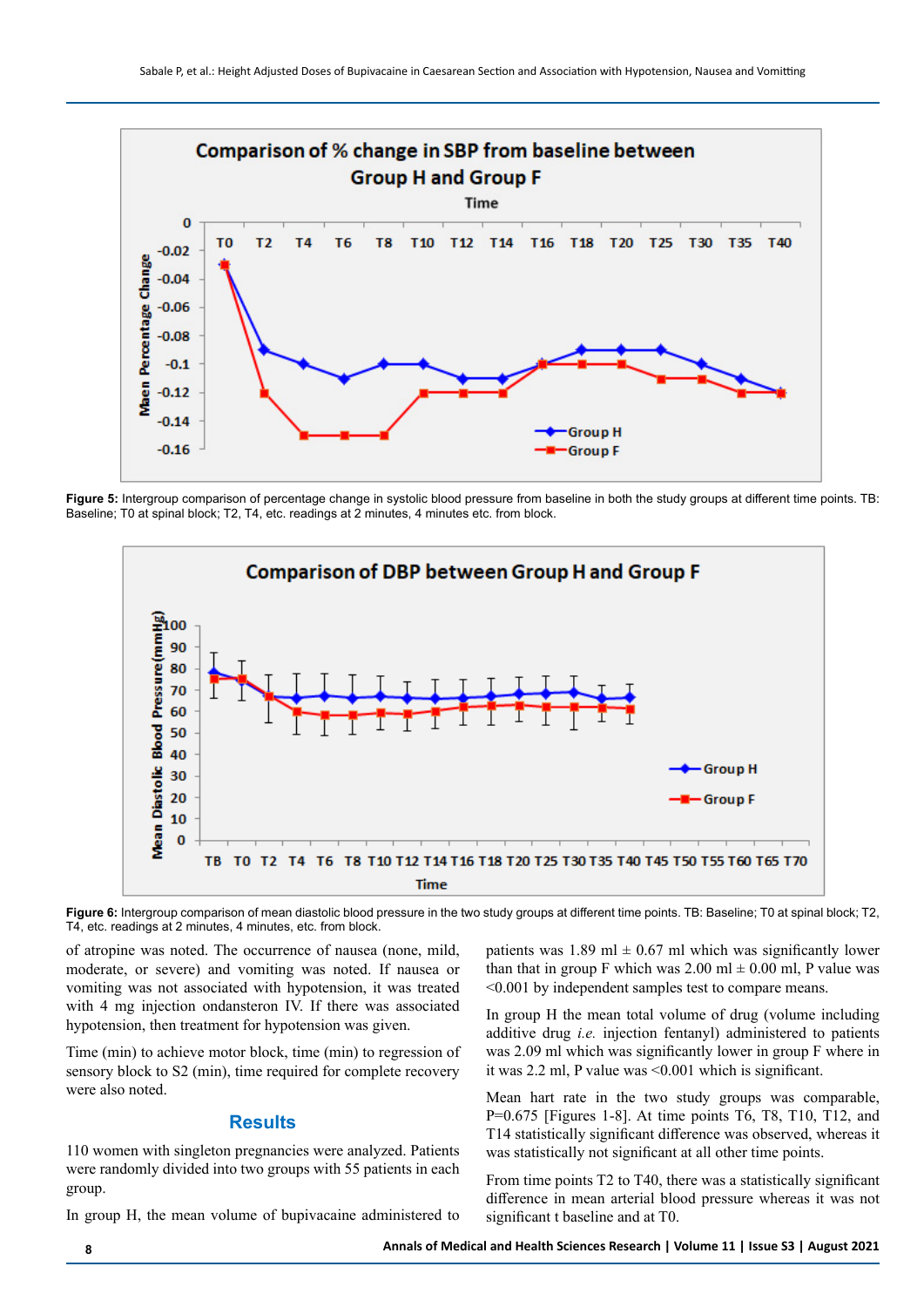

**Figure 7:** Percentage of patients with nausea in both group.



**Figure 8:** Incidence of vomiting in both study group.

The baseline mean systolic blood pressure in the two groups was comparable, P=0.169. However, with the exception of TB, T0, and T16, there was a statistically significant difference in mean systolic blood pressure at all other time points. At most time points, the mean systolic blood pressure in the fixed dosage group (Group F) was considerably lower than that in the height adjusted group (Group H).

At T4, T6, T8, and T10, there was a statistically significant difference in mean percentage change in systolic blood pressure from baseline. The mean percentage change in systolic blood pressure at T0, T2 and T12-T40 in the two groups was comparable.

At time points T4 to T40, a statistically significant difference in mean diastolic blood pressure was observed whereas it was not statistically significant at baseline and time points T0 and T2.

Table 4 shows the incidence of hypotensive episode which was

significantly higher in group F compared to group H. P value is <0.001 by Chi-square test, the difference was a statistically significant.

It was observed that number of mephentermine bolus doses required were statistically significant higher in group F. P value is <0.001 by Chi-square test

In group H none of the patients required atropine bolus doses whereas in group F, 2(3.6%) patients required atropine bolus doses. Between the two study groups, there was no statistically significant difference in the number of atropine bolus doses administered. P value is 0.495 by Chi-square test.

Mean time for effective block was more in group H compared to group F. Patient receiving fixed dosages required more time for regression of both sensory and motor block so the recovery as compared to group H. The 1 and 5 min fetal APGAR score was not affected in our study in both the groups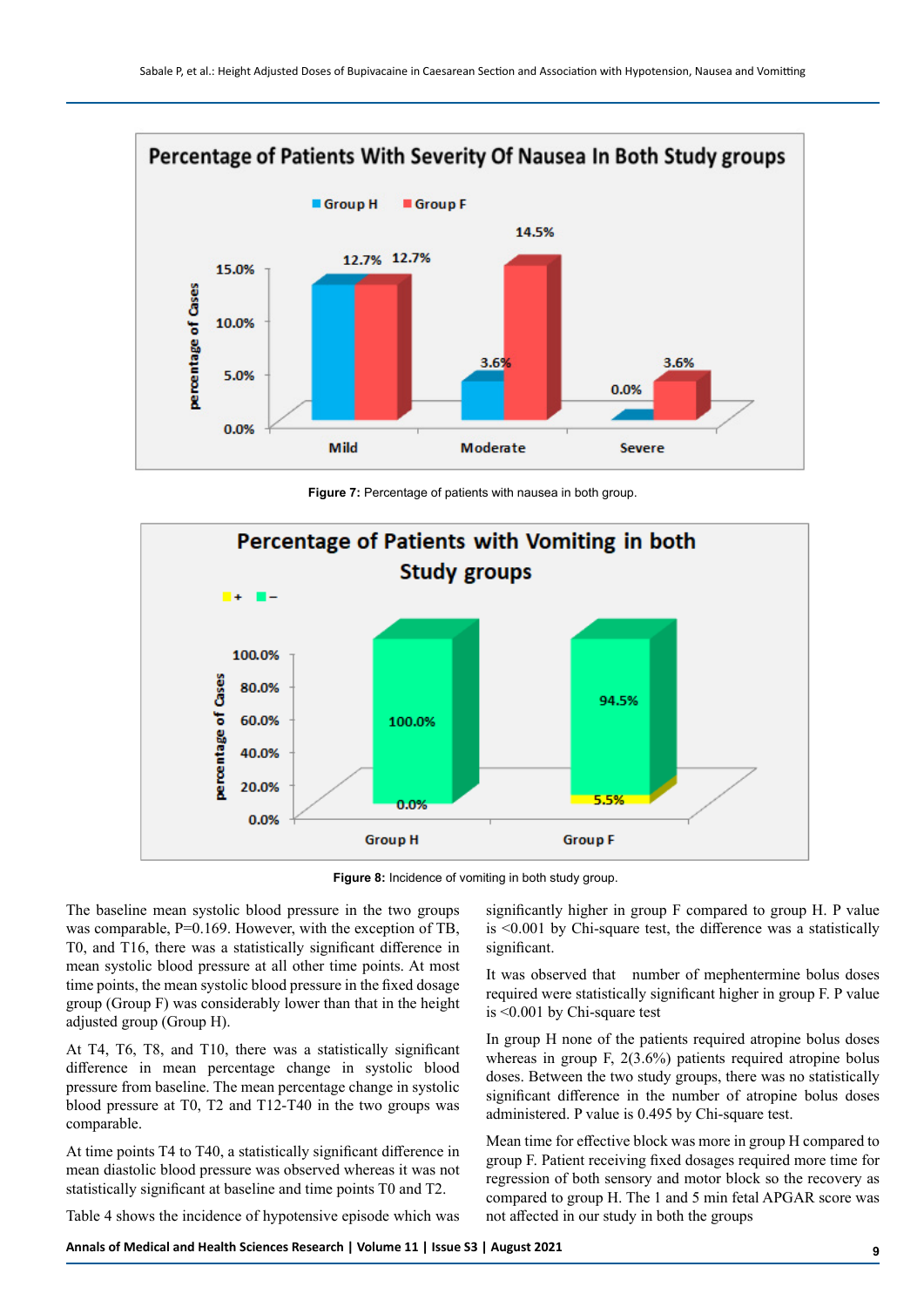#### **Head down tilt given during caesarean section**

It was observed that very few patients in group H required head down tilt for achieving adequate block level which is not significant.

#### **Supplemental analgesia**

In our study while using height adjusted dosage few patients (29.1%) required supplemental analgesia compared to fixed dose group.

### **Conversion to GA**

In our study none of the patient required conversion to general anaesthesia.

## **Patients with severe nausea**

There was no statistically significant difference in mild episodes of nausea (P value is 1.000), between both study groups. Number of patients with moderate nausea were more in group F Compared to group H but statistically was not significant. P value is 0.093 by Chi-square.

Number of patients with severe nausea was 0 and 2(3.6%) in group F, P value is 0.495 by Chi-square test indicates that there was no statistically significant difference in severe episodes of nausea between both study groups.

In group H, there were no episodes of vomiting seen whereas in group F number of episodes of vomiting was 3(5.5%). There was no statistically significant difference in the number of episodes of vomiting between the two research groups. Chisquare calculates a P value of 0.243.

#### **Discussion**

Being simple, rapid, and safe technique spinal anaesthesia is the most common anaesthetic technique for performing caesarean section in aparturient. Fall in blood pressure after spinal anaesthesia, on the other hand, is a major concern in caesarean patient which may cause unpleasant symptoms such as nausea, vomiting, and dizziness. Severe hypotension if occurs can cause unconsciousness, apnoea, and cardiac arrest in extreme cases, as well as impede placental perfusion and affect neonatal fate.

For caesarean sections, a variety of spinal anaesthetic dose regimens are available. Previous data suggests a direct correlation between with height and onset of an adequate sensory level. [1-3]

We compared two spinal anaesthetic dosing regimens for caesarean section depending on height of patient or a fixed dose in this trial and it was postulated that a 0.5% hyperbaric bupivacaine dose adjusted for height would be linked with a decreased incidence of hypotension than a fixed dose. In group F recovery time was longer than in group H, even though difference is not significant. Height has no effect on hyperbaric spinal anaesthesia, according to Norris. The amount and volume of local anaesthetic agent administered, on the other hand, should theoretically alter the severity of hypotension. Herten et al. [4] stated that severe hypotension can be prevented after using adjusted dose of hyperbaric medication.

Other trials by Nagata et al. [5] of Japan and Chung et al. [1] of Korea found that pregnant women require less local anaesthetic than non-pregnant women, and also height-adjusted dose minimizes the danger of maternal hypotension. In these trials, however, these two dose regimes were not compared.

Our results show that spinal anaesthesia can be used safely even with a height-adjusted dosage. Although maternal hypotension found to be decreased in the height-adjusted group, there was no evidence that this was linked to better foetal outcome. Other factors which affect the spinal anaesthesia such as, baricity, position, injection site, type of local anaesthetic solution should also be considered for final outcome.

Under spinal anaesthesia, the incidence of hypotension in women undergoing caesarean section is highest. Female sex, age $>50$  years, BMI $>35$  kg/m<sup>2</sup>, and the nature of the procedure are non-modifiable risk factors. A high bupivacaine dose and a sensory block level of T5 are two more controllable risk factors. [1] In this study, all variables are compared including height.

In our research, only 29.1% of patients in group H required supplemental analgesia, which was statistically significant in comparison to Gupta et al. study (p<0.001). General anaesthesia was not required in either group in the current trial, which is consistent with Harten et al. [4] findings.

Study reveals that there was no statistically significant difference in nausea and vomiting episodes in the two groups. In group H, 12.7% patients had mild and 3.6% patients had moderate nausea and no patient had severe nausea and vomiting. While in group F, 12.7% patients had mild, 14.5% patients had moderate and 3.6% patients had severe nausea and 5.5% patients experienced vomiting. However, Subedi et al. found nausea and vomiting to be higher amongst patients of fixed dose.

Our findings of significant increase ininduction to skin incision time was again similar to the result of Harten et al. and Jain et al. [5-17] although there was increase in induction to skin incision interval, the baby's APGAR score after 1 minute and 5 minutes had no significant impact.

Hypotension during spinal anaesthesia for caesarean delivery is as high as 80% despite using c many methods like preloading of IV fluid, left uterine displacement. A number of studies on use of Bupivacaine were reported. [18-21] Some of the related studies were reviewed, <sup>[22-24]</sup> hypotension, although can be treated with intravenous ephedrine, it is still a difficult challenge, and no single approach is optimal. When the spinal anaesthetic dose is not determined properly, the adverse effects of spinal anaesthesia during caesarean section can be dangerous. In this trial, less ephedrine was needed since the bupivacaine dose was adjusted based on the patient's height, which reduced the incidence of hypotension, nausea, and vomiting in pregnant patients.

## **Conclusion**

The height based dose of 0.5% hyperbaric bupivacaine decreases the chances of hypotension, need of vasopressors with better haemodynamic stability although similar incidence of nausea and vomiting in comparison to those receiving a fixed dose of 0.5% hyperbaric bupivacainein parturients undergoing caesarean delivery under spinal anaesthesia.